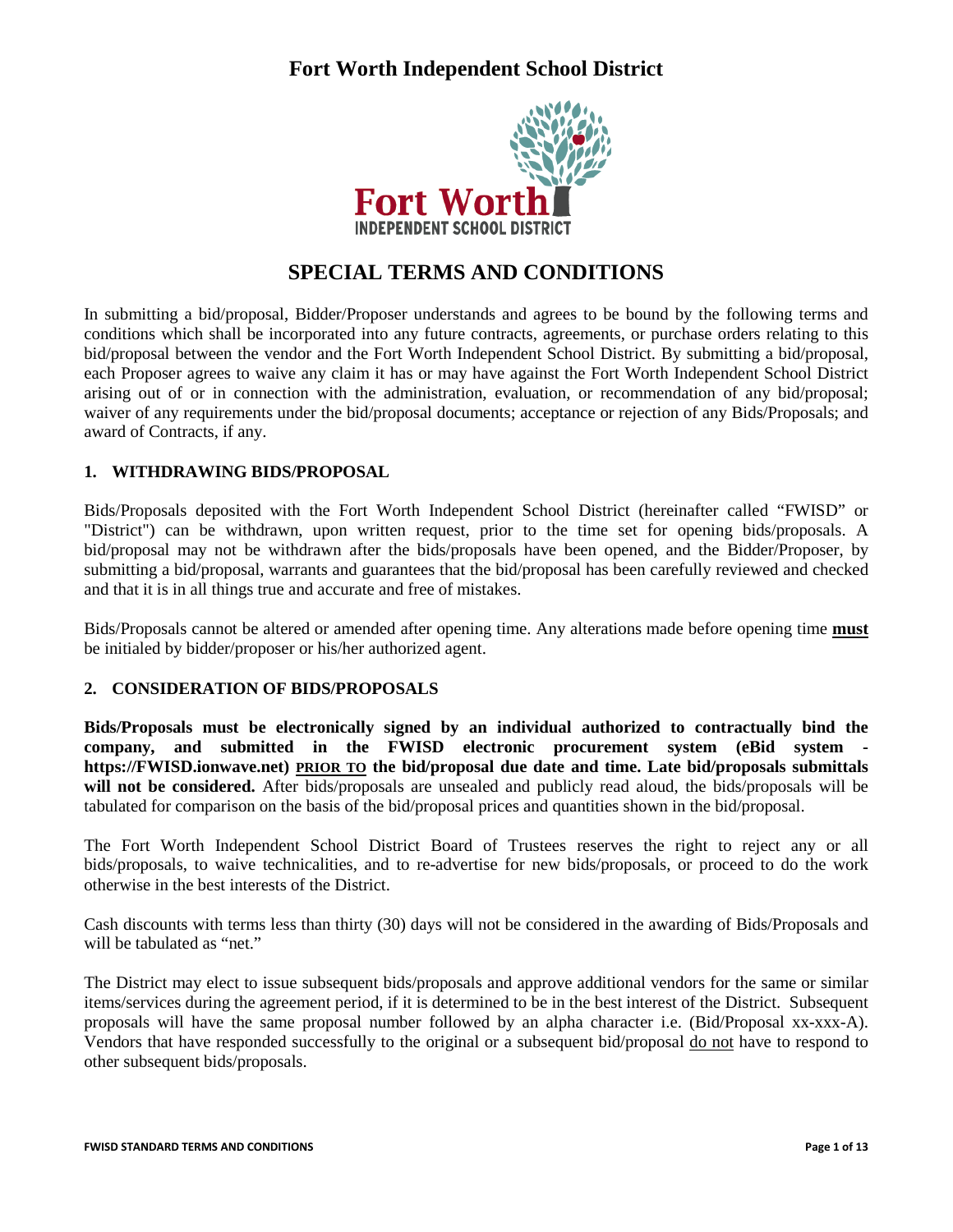#### **3. AWARD CRITERIA**

The District reserves the right to award this bid/proposal to a single vendor, multiple vendors, each line item separately, or in any combination it determines to be in the best interest of the District. If the bidder/proposer chooses to bid/propose "all or none" or is not agreeable to multiple or split awards, it must be noted as a Deviation and included with the bid/proposal.

Regardless of the award of Bid/Proposal, the District retains the right to purchase the same or similar goods and services from other sources should it be determined that doing so would be in the District's best interest.

#### **4. IRREGULAR BIDS/PROPOSALS**

Bids/Proposals will be considered irregular if they show any omissions, alterations of form, additions, or conditions not called for, unauthorized alternate RFSCPs, failure to return all forms and copies, or irregularities of any kind. However, the District reserves the right to waive any irregularities and to make the award in the best interests of the District.

#### **5. REJECTION OF BIDS/PROPOSALS**

The District reserves the right to reject any or all bids/proposals, and all bids/proposals submitted are subject to this reservation. Bids/Proposals may be rejected, among other reasons, for any of the following specific reasons:

- A. Bid/Proposal received after the time limit for receiving bids as stated in the advertisement.
- B. Bid/Proposal containing any irregularities.
- C. Unbalanced value of any items.
- D. Improper or insufficient bid/proposal guaranty, if required.
- E. Where the Bidder/Proposer, any Sub-contractor or Supplier, or the surety on any bond given, or to be given, is in litigation with the District or where such litigation is contemplated or imminent, in the sole opinion of the District.

#### **6. DISQUALIFICATION OF BIDDERS/PROPOSERS**

Bidders/proposers may be disqualified and their bids/proposals not considered, among other reasons, for any of the following specific reasons:

- A. Reason for believing collusion exists among the Bidders/Proposers.
- B. Reasonable grounds for believing that any Bidder/Proposer is interested in more than one bid/proposal for the work contemplated.
- C. Where the Bidder/Proposer, any Sub-contractor or Supplier, or the surety on any bond given, or to be given, is in litigation with the District or where such litigation is contemplated or imminent, in the sole opinion of the District.
- D. The Bidder/Proposer being in arrears on any existing Contract/Purchase Order or having defaulted on a previous Purchase Order.
- E. Lack of competency as revealed by pertinent factors, including but not necessarily limited to, experience and equipment, financial statement and questionnaires.
- F. Uncompleted work that in the judgment of the District will prevent or hinder the prompt completion of additional work if awarded.
- G. Where the Bidder/Proposer has failed to perform in a satisfactory manner on a previous Purchase Order/Contract.

#### **7. CONFIDENTIAL OR PROPRIETARY MARKINGS**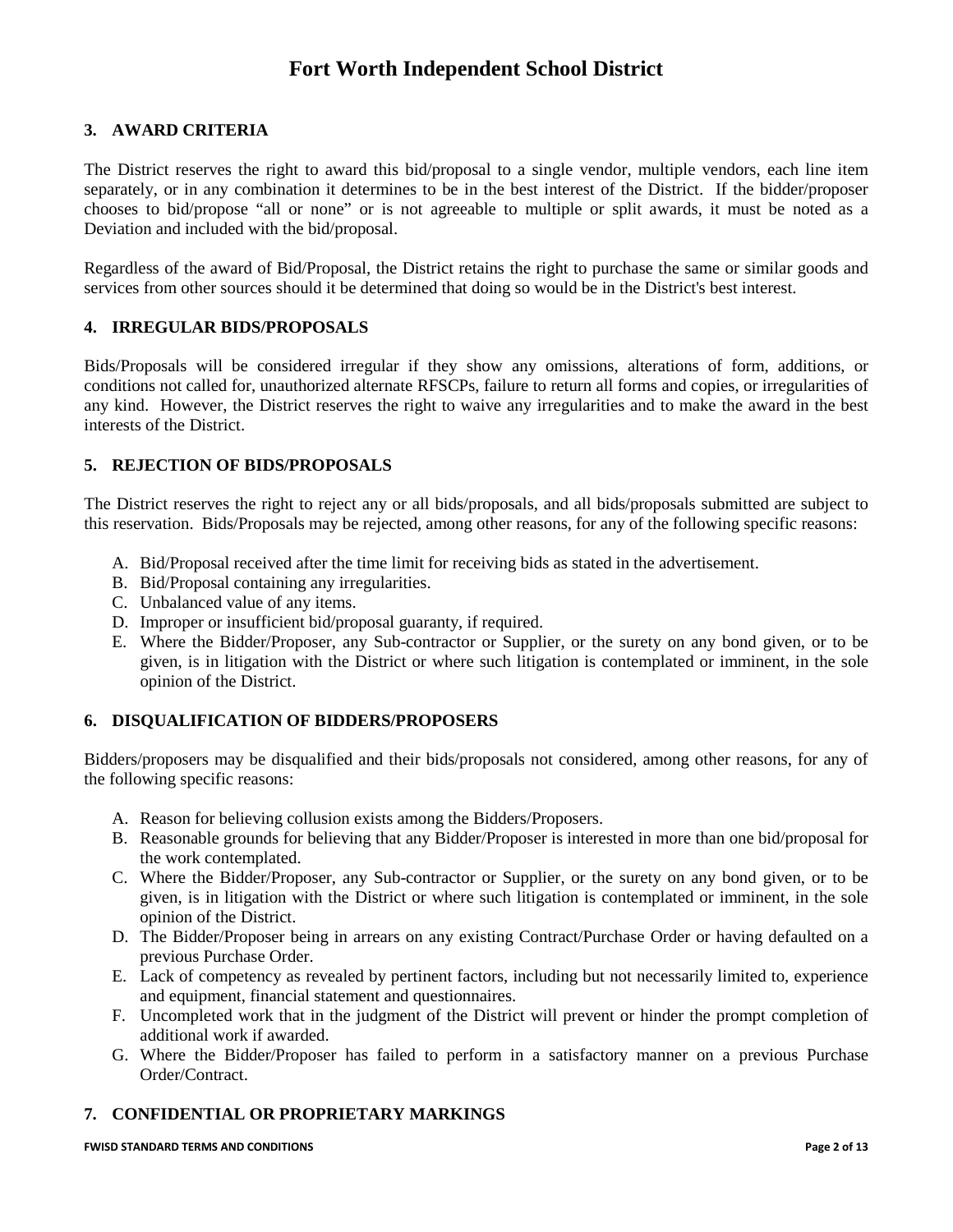Any portion of the bid/proposal that Bidder/Proposer considers confidential or proprietary information, or to contain trade secrets of Bidder/Proposer, must be marked accordingly. This marking must be explicit as to the designated information. This designation may not necessarily guarantee the non-release of the information under the Public Information Act or as otherwise required by law, but does provide the District with a means to review the issues thoroughly and, if justified, request an opinion by the Attorney General's office prior to releasing any information requested under the Public Information Act.

#### **8. NEW MATERIALS**

Unless otherwise stated in the specifications, all supplies and components to be provided under this Bid/Proposal shall be new (not used or reconditioned, and not of such age or so deteriorated as to impair their usefulness or safety), of current production, and of the most suitable grade for the purpose intended. If at any time during the performance of this Bid/Proposal the Vendor believes that the furnishing of supplies or components which are not new is necessary or desirable, it shall notify the District immediately, in writing, including the reasons and proposing any consideration which will flow to the District if authorization to use such supplies or components is granted.

#### **9. BRAND NAME OR SUITABLE SUBSTITUTE**

This clause is applicable only when a "brand name or suitable substitute" description is included in a solicitation. As used in this clause, the term "brand name" includes identification or products by make and model.

- A. If items for which bids/proposals have been called for have been identified by a "brand name or suitable substitute" description, such identification is intended to be descriptive, but not restrictive, and is to indicate the quality and characteristics of products that will be satisfactory. Bids/Proposals offering "suitable substitute" products will be considered for award if such products are clearly identified in the bids/proposals and are determined by the District, at is sole discretion, to be equal in all material respects to the brand name products referenced.
- B. Should any product be delivered or service performed which is not as the successful Bidder/Proposer has purported it to be in its submitting of this Bid/Proposal, said Bidder/Proposer will be required to correct any deficiencies without additional cost to the District.

#### **10. SAMPLES**

Samples and/or product specification documents may be required for items, as specified in the Specific Terms, Conditions, and Specifications. Product specification documents (as required in the Specific Terms, Conditions, and Specifications) shall be submitted with the bid/proposal, properly referenced and clearly marked so as to indicate related bid/proposal item. Samples, when requested on the Specific Terms, Conditions, and Specifications, must be furnished at no cost to the District and will not be returned. Each sample should be clearly marked with bidder's/proposer's name, bid/proposal number, and item number on the bid/proposal. **DO NOT ENCLOSE IN OR ATTACH BID/PROPOSAL TO SAMPLE.** FWISD assumes no responsibility for the handling of samples in any manner. Improperly identified samples will not be considered.

When samples and/or product specifications are not required to be submitted with the bid/proposal (not stated on the Specific Terms, Conditions and Specifications) FWISD reserves the right to request samples and/or product specification documents for any merchandise submitted for bid/proposal before final selections are made. Samples and/or product specifications requested after bid/proposal opening must be received within five (5) calendar days after request.

#### **11. INTER-LOCAL AGREEMENT CLAUSE**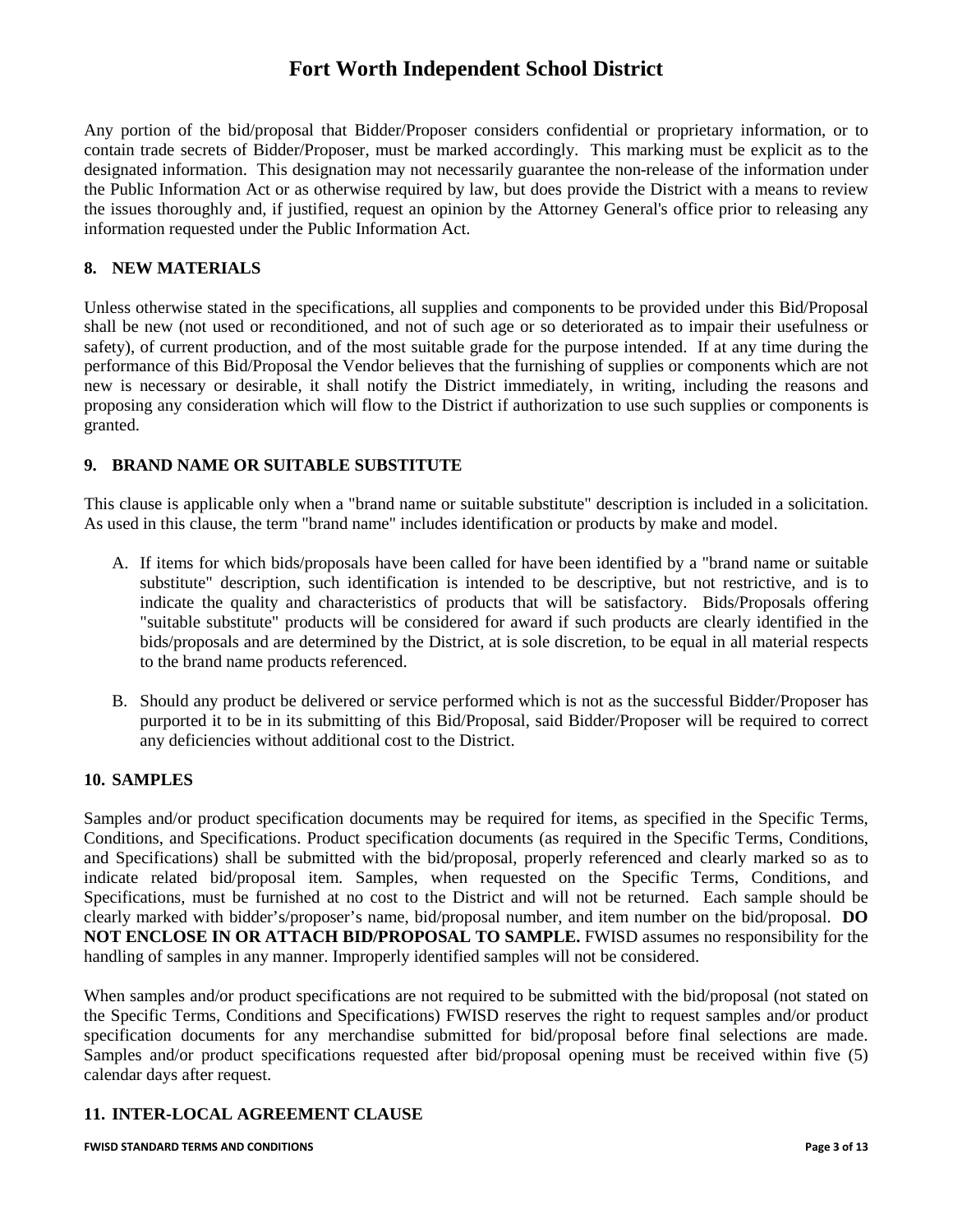FWISD is a member of various purchasing cooperatives. If these governmental entities decide to participate in this award it is assumed that you, the Vendor, agree that all terms, conditions, specifications, and pricing would apply.

Governmental entities utilizing Internal Governmental contracts with FWISD will be eligible, but not obligated, to purchase materials/services under the contract(s) awarded as a result of this solicitation. All purchases by governmental entity other than FWISD will be billed directly to that governmental entity and paid by that governmental entity. FWISD will not be responsible for another governmental entity's debts. Each governmental entity will order its own material/service as needed.

#### **12. PURCHASES**

All purchase commitments by the District will be made via a properly drawn and issued purchase order. **DO NOT** provide goods/services absent a bona-fide, signed purchase order. Deliveries made absent a bona-fide, signed purchase order will be the responsibility of the vendor.

### **13. TERMS OF PAYMENT**

Terms of payment to the successful Bidder/Proposer will be contingent upon the terms offered based on invoices submitted to and approved by the District for payment. Invoices shall be fully documented in accordance with the specifications and contain individual pricing for each item. **NO PAYMENTS SHALL BE MADE ON INVOICES NOT LISTING AN FWISD PURCHASE ORDER NUMBER.**

Invoices will be paid upon completion of delivery and acceptance. Invoices must reflect only the amount due for goods or the portion of the services performed, materials and equipment furnished for the period covered by each invoice. Invoices shall be priced per unit prices as awarded.

Email your invoice(s) to [accountspayables@fwisd.org.](mailto:accountspayble@fwisd.org) Please include the following items on your invoice document:

- Company Name and Name of Contact Purchase Order Number
- 
- 
- 
- 
- Remit Address Ship to Information
- Invoice Number **Details of items shipped and/or services rendered**
- Invoice Date Total amount due

It is preferred that you email your invoices; however, if you do not have this capability, you may mail your invoice to the following address:

> Fort Worth Independent School District ATTN: Accounts Payable 100 N. University Drive, Suite NW 140-E Fort Worth, Texas 76107

The District shall have the option of using the District's Purchase Card to make purchases from the Proposer. The District's purchase card is similar to a credit card in that there will be a small fee which the Vendor will be required to pay and the Vendor will receive payment directly from the card issuer rather than the District. Any and all fees related to this type of payment are the responsibility of the Vendor. In no case will the District allow increases in prices to offset credit card fees paid by the Vendor or any other charges incurred by the Vendor, unless specifically stated.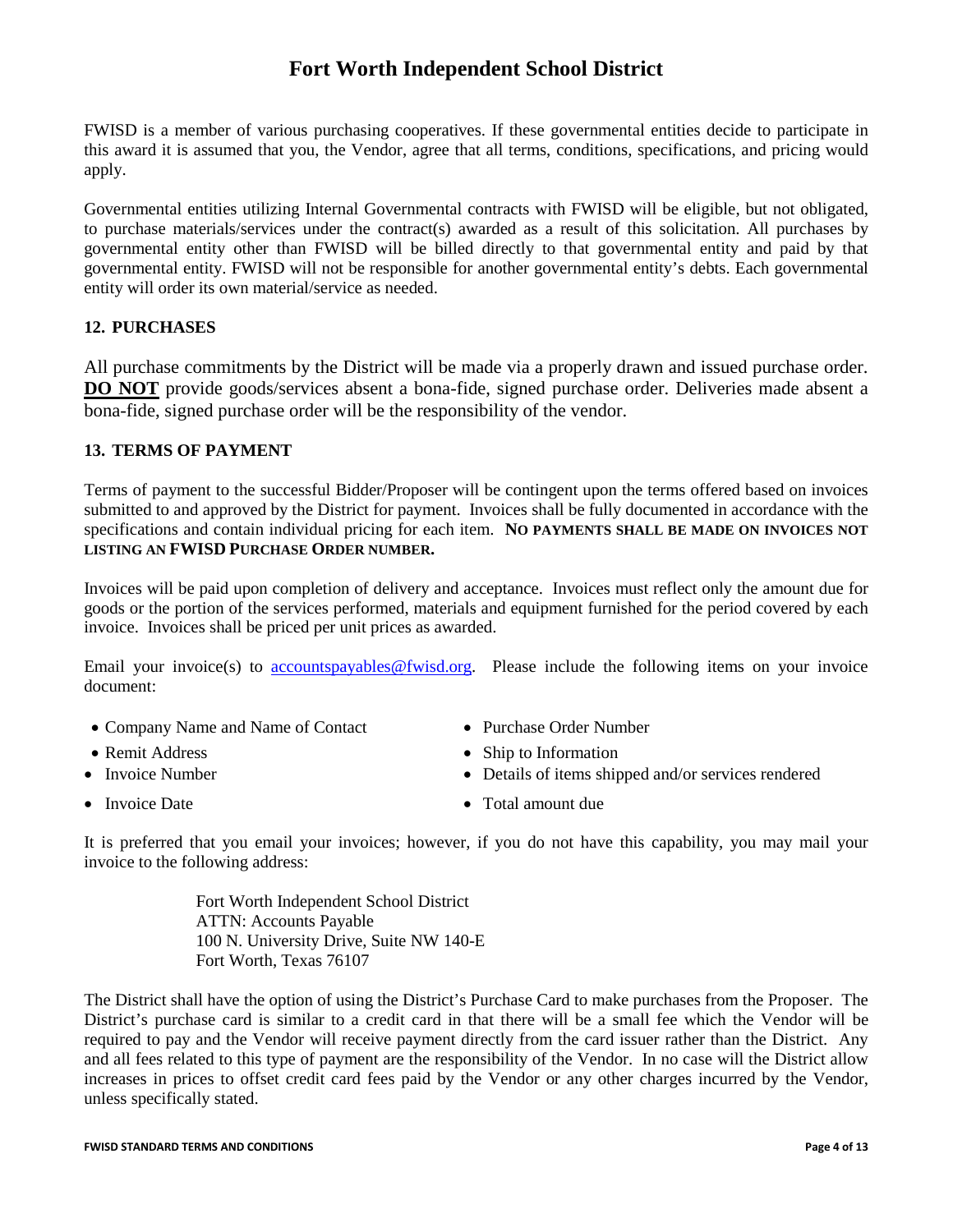#### **14. TAX EXEMPT STATUS**

The Fort Worth Independent School District is exempt from Federal Excise Tax. **DO NOT INCLUDE TAX IN BID/PROPOSAL PRICES.** Excise Tax Exemption Certificate will be furnished upon request. FWISD Federal ID Number is 75-6001613.

#### **16. RIGHTS TO INSPECT AND AUDIT**

The Vendor (and Vendor's suppliers, vendors, sub-contractors, insurance agents, and other agents) shall maintain and the District shall have the right to examine records, documents, books, accounting procedures and practices and any other supporting evidence deemed necessary by the District to substantiate compliance with the terms of this agreement. Such right of examination shall include reasonable access to and cooperation by all Vendors personnel who have worked on or have knowledge related to the performance of this bid/proposal. Proprietary/Trade Secret information pertaining to this bid/proposal may not be withheld from the District or its Authorized Representative.

#### **17. VENDOR RESPONSIBILITIES**

The Vendor shall be fully responsible for the quality and accuracy of any and all Work performed in conjunction with this Bid/Proposal. Neither acceptance of such Work by the District, nor payment therefore, shall relieve the Vendor of this responsibility. If and when applicable, the Vendor shall complete all services in conformity with professional standards, and shall provide qualified personnel to meet agreed upon schedules.

#### **18. ASSIGNMENT**

The successful Bidder/Proposer may not assign its rights and duties under an award without the written consent of the Fort Worth Independent School District. Such consent shall not relieve the assignor of liability in the event of default by its assignee.

#### **19. TERMINATION OF WORK FOR DISTRICT CONVENIENCE**

Whenever FWISD, in its discretion, deems it to be in the District's best interests, it may terminate any resulting award for the District's convenience. Such termination shall be effective thirty (30) days after FWISD delivers written notice of such termination for convenience to the Vendor. Upon receipt of such notice from the District, Vendor shall not thereafter incur, and FWISD shall have no liability for, any costs under this Bid/Proposal that are not necessary for actual performance of the Bid/Proposal between the date of the notice of termination for convenience and the effective date of that termination for convenience. In the event of a termination for convenience hereunder, FWISD shall have no liability to Vendor for lost or anticipated profit resulting there from.

#### **20. COMMITMENT OF CURRENT REVENUE**

The FWISD can terminate any resulting award for this Bid/Proposal with thirty (30) calendar days notice, in the event no funds or insufficient funds are appropriated and budgeted or are otherwise not available in the next fiscal year for obligations herein provided, however, this provision shall not be construed so as to permit the FWISD to terminate this Bid/Proposal in order to enter other Contracts or make other arrangements for essentially the same services made the subject of this Bid/Proposal. **Any contract resulting of this solicitation is for current year revenues only (Local Government Code Section 271.903). Multi-term agreements are subject to review, ratification, or renewal by the Board of Trustees at the end of each term.**

#### **21. NON-APPROPRIATION CLAUSE**

If for a fiscal year (July 1 through June 30) of this contract, the Board of Trustees, for any reason, fails to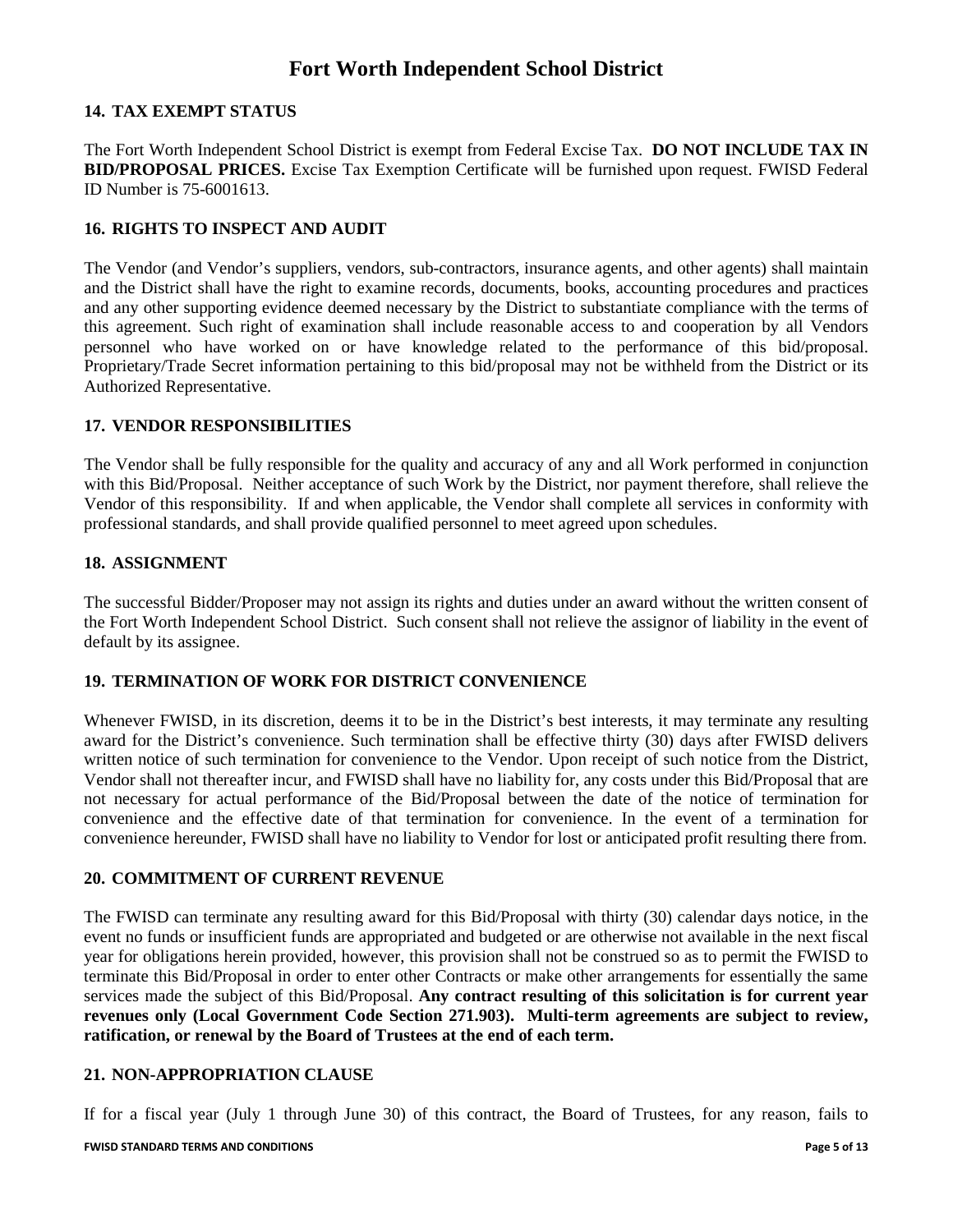appropriate funds for these goods/services, the District will notify the vendor immediately and will no longer be obligated under the contract.

### **22. DEFAULT AND REMEDIES**

The Vendor shall be considered in default of this bid/proposal, and such default shall be grounds for the District to terminate any resulting award for this bid/proposal and/or pursue any and all relief, at law or in equity, to which it may be entitled by reason of such default if Vendor fails to perform any of its obligations under this bid/proposal and fails to correct such non-performance within ten (10) calendar days of written notice from the District to do so. Should any termination of this bid/proposal under this Item 21 be held to be unenforceable or otherwise improper by a court of competent jurisdiction, then such termination shall be considered a termination for convenience under above Item 19.

#### **23. GRATUITIES**

The District may, by written notice to the Vendor, cancel this Bid/Proposal without liability to Vendor if it is determined by the District that gratuities, in the form of entertainment, compensation, gifts, or otherwise, were offered or given by the Vendor, or any agent or representative of the Vendor, to any Board Member, officer, or employee of the Fort Worth Independent School District with a view toward securing a bid/proposal or securing favorable treatment with respect to the awarding or amending, or the making of any determinations with respect to the performing of such an agreement.

#### **24. JURISDICTION**

The Purchase Order(s) resulting from this Bid/Proposal shall be enforceable in Tarrant County, Texas, and if legal action is necessary by either party with respect to the enforcement of any and all of its terms and conditions, exclusive venue for same shall lie in Tarrant County, Texas.

#### **25. NOTICE OF DELAYS**

Whenever the Vendor encounters any difficulty which is delaying or threatens to delay timely performance (including actual or potential labor disputes), the Vendor shall immediately give notice in writing to the District, including all relevant information. Such notice shall not in any way constitute a basis for an extension of the delivery or performance schedule or be construed as a waiver by the District of any right or remedies to which it is entitled by law or pursuant to provisions herein. Failure to give such notice, however, may be grounds for denial of any request for an extension of the delivery or performance schedule because of such delay.

#### **26. FORCE MAJEURE**

Neither Vendor nor the District shall be responsible or deemed to be in default of its obligations to the other to the extent any failure to perform or delay in performing its obligations under this Bid/Proposal is caused by events or conditions beyond the reasonable control of that party, and are not due to the negligence or willful misconduct of such party (hereinafter, "Force Majeure events"). For purposes of this Bid/Proposal, Force Majeure events shall include, but not be limited to, acts of God or public enemy, war, riot or civil commotion, strikes, epidemic, fire, earthquake, tornado, hurricane, flood, explosion, or other catastrophes, or events or conditions due to governmental law, regulations, ordinances, order of a court of competent jurisdiction, executive decree or order. However, in the event of such delay(s) or nonperformance, the party so delayed shall furnish prompt written notice to the other party (including the date of inception of the Force Majeure event and the extent to which it will affect performance) and shall undertake all efforts reasonably possible to cure the delay or nonperformance and mitigate its effects or to otherwise perform. The District shall not be responsible for payment for any product or service delayed or foreclosed by any Force Majeure event unless and until such delayed or foreclosed product or service is provided. The provisions of this section shall not preclude the District from canceling or terminating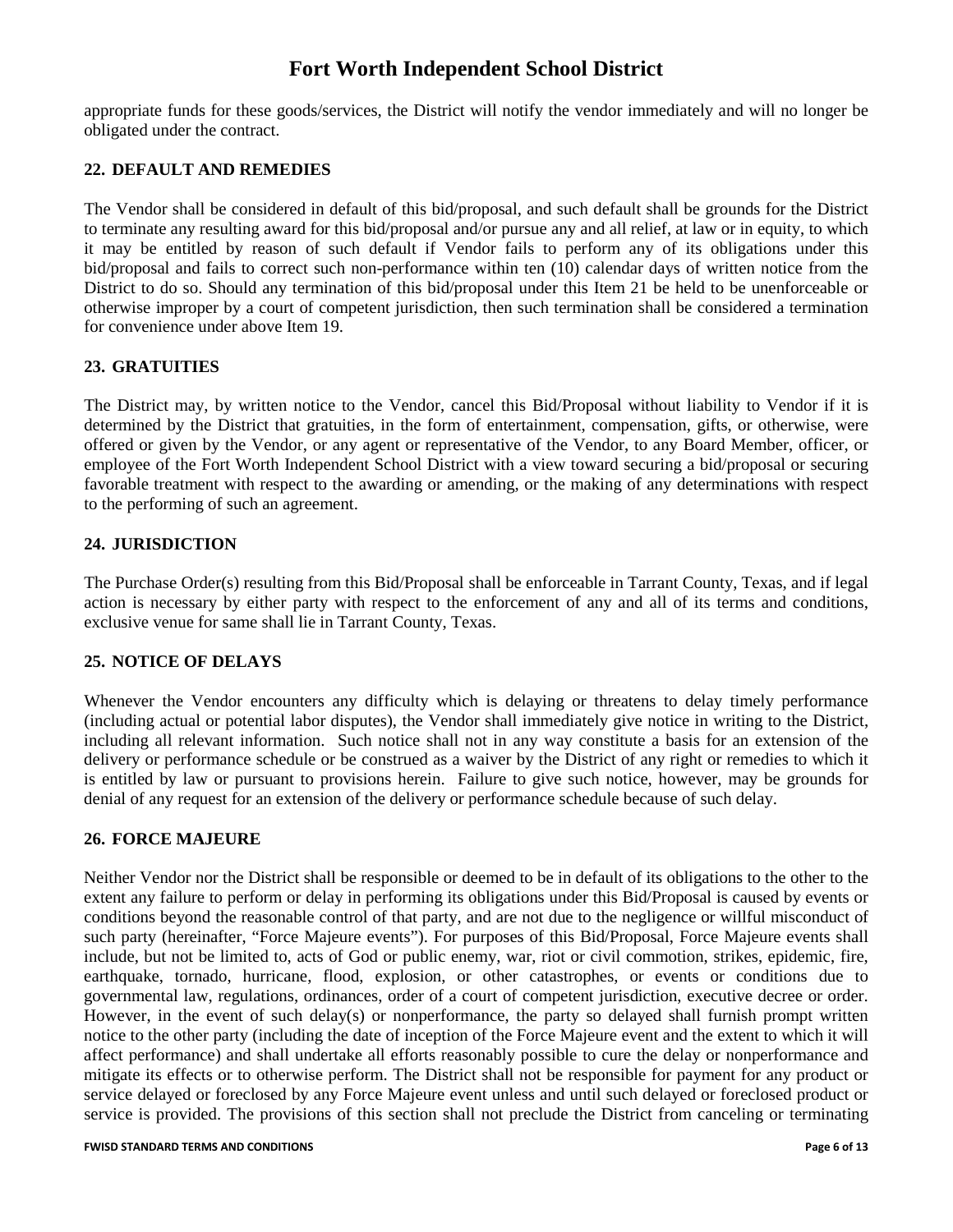any resulting award (or any order for any goods or services included herein), or from revising the scope of the Work, as otherwise permitted under this Bid/Proposal.

#### **27. DELIVERIES OF GOODS**

- A. A specific delivery date may be required to be a part of each bid/proposal. The District considers delivery time to be that period elapsing from the time the individual order is placed until that order or work thereunder is received by the District at the specified delivery location.
- B. All items covered by this bid/proposal shall be delivered F.O.B Destination Fort Worth ISD, from point of assembly to the District location(s) specified on each purchase order. **BID/PROPOSAL PRICING SHALL INCLUDE ALL FREIGHT/DELIVERY CHARGES.** The District shall not be liable for any deliveries of merchandise unless same has been received at the specified delivery location within the Fort Worth Independent School District, inspected and accepted as in full compliance with the Specifications. Risk of theft, destruction, loss or damage to any work, materials, shipment, or deliveries will be borne exclusively by the successful Bidder/Proposer until after the District completes its inspection and acceptance of said work, material, shipments, or deliveries; the burden and cost of insurance against such risks shall be assumed by the successful Bidder/Proposer.
- C. Deliveries will be made only upon authorization of the Fort Worth Independent School District, and shall be made if, as, and when required and ordered by the District, at such intervals as directed by the District. It is important that each supplier understand the following information:
	- All purchases made by the District will be made via FWISD purchase order.
	- Do not provide goods/services absent a bona-fide, signed purchase order.
	- Do not provide goods/services exceeding the quantities contained on the purchase order.
	- The District will only pay invoices which match the purchase order description, quantity, and price.
- D. Deliveries shall be to the location identified in each Purchase Order. Each proof of delivery shall list the FWISD purchase order number, exact quantity delivered, back orders (if any) and number of pallets.
- E. Bidder/Proposer warrants that all deliveries made under the Purchase Order will be of the type and quality specified; and the District may reject and/or refuse any delivery that falls below the quality specified in the Specifications. The District shall not be held to have accepted any delivery until after an inspection of same has been made and an opportunity to exercise its right of rejection has been afforded.
- F. Failure by the Vendor to make reasonable delivery as and when requested shall entitle the District to acquire quantities from alternate sources wherever available, with the right to seek reimbursement from the Vendor for amounts, if any, paid by the District over and above the bid/proposal price.
- G. All materials delivered shall be free of any and all liens and shall upon acceptance thereof become the property of the District, free and clear of any liens.
- H. Acceptance by the District of any delivery shall not relieve the Vendor of any guarantee or warranty, express or implied, nor shall it be considered an acceptance of material not in accordance with the Specifications and shall not waive the District's right to request replacement of defective material.

#### **28. PERFORMANCE OF SERVICES**

A. Performance of services will be made only upon authorization of the District, in the form of a bona-fide,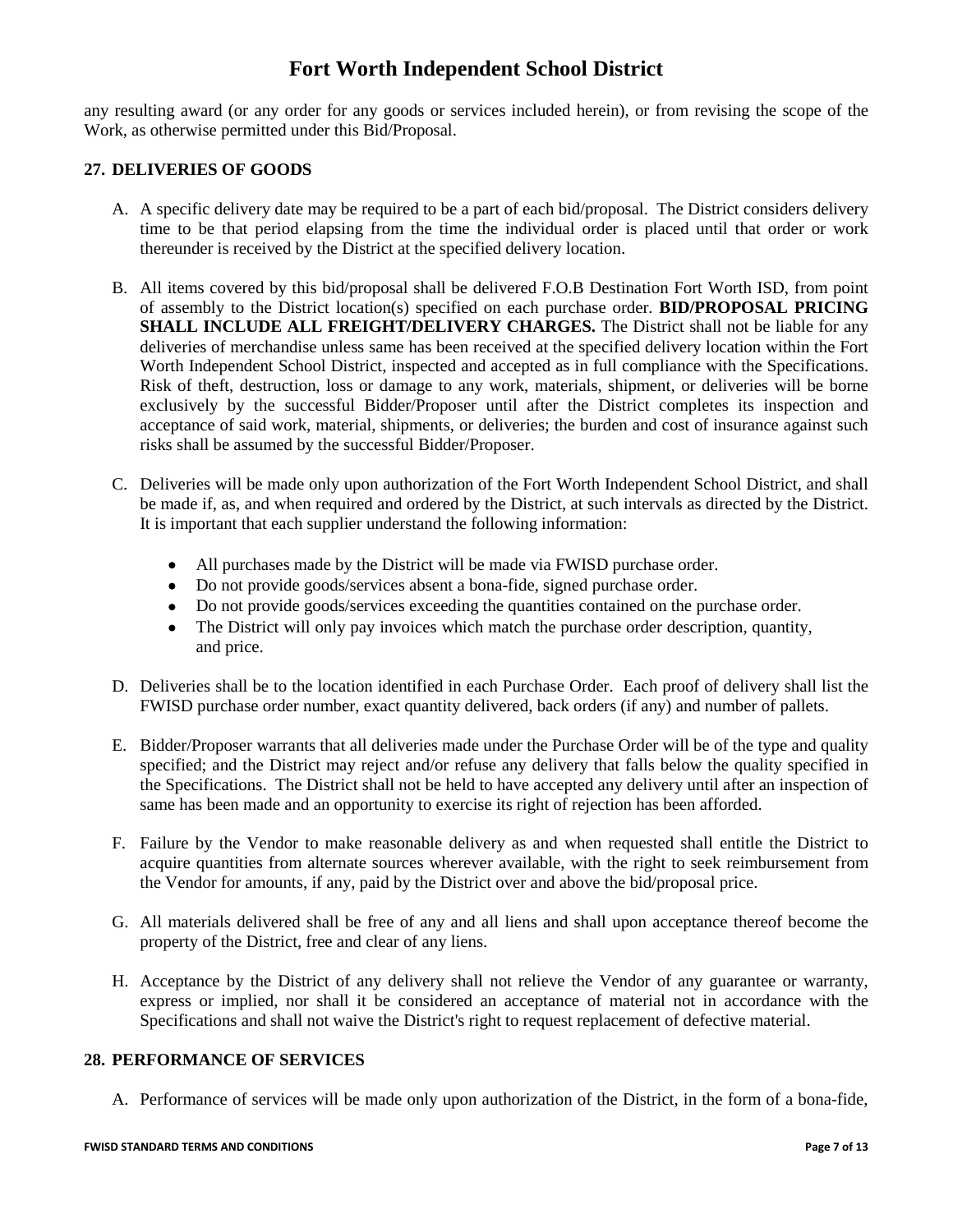signed Purchase Order and shall thereafter be made if, as, and when required and ordered by the District.

- B. Performance of services shall be at the location identified in each order.
- C. The scope of this bid/proposal and requirements of the District as shown in the specifications shall not be considered as binding on the District, and the work actually may be less than or greater than projected.
- D. Bidder/Proposer warrants that all work will be of the type and quality specified, and the District may reject and/or refuse work that falls below the quality required in the specifications.
- E. Failure by the Vendor to make reasonable progress as and when requested shall entitle the District to seek work from alternate sources wherever available, with the right to seek reimbursement from the Vendor for amounts, if any, paid by the District over and above the bid/proposal price.
- F. All materials delivered shall be free of any and all liens and shall upon acceptance thereof become the property of the District, free and clear of any materialman's, supplier's, or other type liens.
- G. All work performed, as herein shown under the Specifications, shall be of the highest quality workmanship and shall in every respect meet or exceed the industry standards for this type Bid/Proposal.
- H. If deemed necessary, inspections will be made by authorized district personnel on a routine basis. Any deficiencies in the work performance disclosed during such inspections must be corrected following receipt of notification by the Vendor. Continued failure to take such corrective actions could, at the District's discretion, lead to termination of any resulting award.
- I. Failure of Vendor to fully comply with the terms and provisions of this Bid/Proposal shall constitute grounds for declaring the Vendor in default.
- J. Acceptance by the District of any delivery shall not relieve the Vendor/Supplier of any guarantee or warranty, express or implied, nor shall it be considered an acceptance of material not in accordance with the Specifications and shall not waive the District's right to request replacement of defective material.

#### **29. WARRANTY INFORMATION**

- A. Warranty Product: Manufacturers' standard warranty for parts and labor must be included in the prices bid/proposed and must meet or exceed any additional warranty requirements specified herein. All manufacturers' warranties shall be enforced to benefit the District, and replacement of defective materials shall be made promptly upon request.
- B. Warranty Price: The price to be paid by the District shall be that contained in Seller's bid/proposal which Seller warrants to be no higher than Seller's current prices on orders by others for products of the kind and specification covered by this bid/proposal for similar quantities under similar or like conditions and methods of purchase. In the event Seller breaches this warranty, the prices of the items shall be reduced to the Seller's current prices on orders by others. Or in the alternative, the District may cancel the Purchase Order(s) without liability to seller for breach of Seller's actual expense.
- C. Warranty Safety: Seller warrants that the product sold to the District shall conform to the standards promulgated by applicable federal and state standards. In the event the product does not conform to these standards, the District may return the product for correction or replacement at the Seller's expense. In the event Seller fails to make the appropriate correction within a reasonable time, correction made by the District will be at Seller's expense.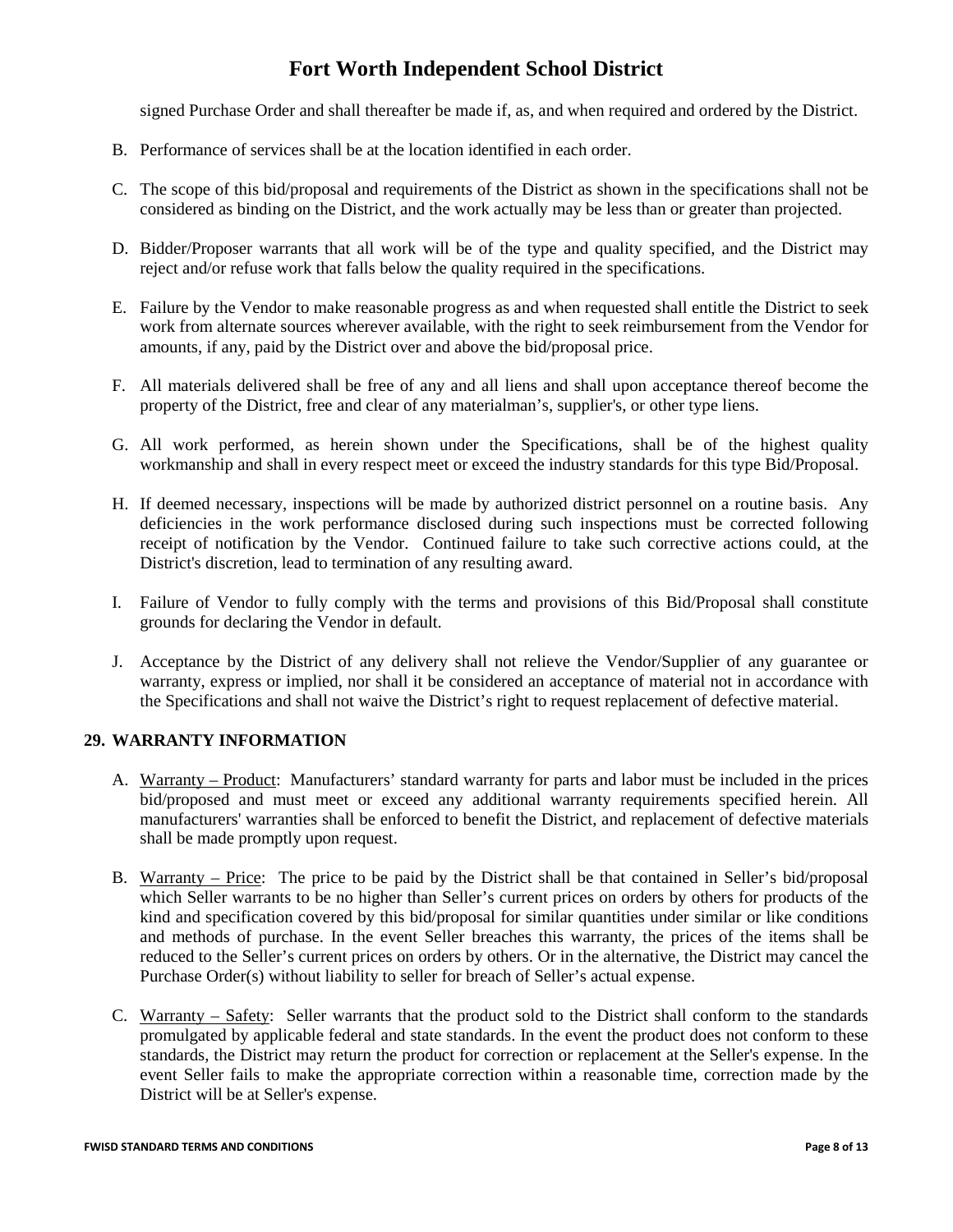### **30. INDEMNIFICATION AND HOLD HARMLESS**

The vendor shall defend, indemnify, and hold harmless the Fort Worth Independent School District, all of its officers, agents and employees from and against all claims, actions, suits, demands, proceedings, costs, damages, and liabilities, arising out of, connected with, or resulting from any acts or omissions of vendor or any agent, employee, sub-contractor, or supplier of vendor in the execution or performance of this bid/proposal.

### **31. PRICE INCREASES**

If this document includes the option to extend for additional year(s), price increases for each additional year will be negotiated not to exceed the CPI in the Dallas/Fort Worth area at the time of renewal. Price negotiations may be negotiated to prices below the current pricing. Negotiations for price changes, when required, will be completed forty-five (45) days before date of renewal.

#### **32. INTER-LOCAL AGREEMENTS**

Fort Worth Independent School District reserves the right to purchase the goods and/or services in this bid/proposal through an inter-local agreement, if it is deemed that the inter-local agreement is more advantageous to the District.

#### **33. INSTRUCTIONS TO BIDDERS**

- 33.1 The Bidder/Proposer is strongly encouraged to read the entire Bid/Proposal document prior to submitting response. Failure to provide the information requested in its entirety may be grounds for disqualification of bid/proposal.
- 33.2 If any exceptions are taken to any portion of this Bid/Proposal, the Bidder/Proposer must clearly indicate the exception taken and include a full explanation. The failure to identify exceptions or proposed changes will constitute acceptance by the Supplier of the Bid/Proposal as proposed by the District. The District reserves the right to reject a bid/proposal containing exceptions, additions, qualifications, or conditions.
- 33.3 The bid/proposal response **must be electronically signed** by an individual authorized to contractually bind the company submitting the bid/proposal. A failure to electronically sign the bid/proposal will cause it to be rejected as non-responsive. Bids/Proposals must give full firm name and address of bidder/proposer. Person signing bid/proposal should show title or authority to bind his/her firm in a contract.
- 33.4 Sealed bids/proposals shall be *successfully* submitted online via the FWISD ebidding system (www://FWISD.ionwave.net) or shall be mailed or otherwise delivered to the following address **prior to** the hour and date specified in the bid/proposal document or any subsequent Addenda. It is the supplier's **sole responsibility** to ensure that bid/proposal documents successfully arrive before the due date and time.

No other published dates will be binding. **LATE BIDS/PROPOSALS WILL NOT BE ACCEPTED.** No oral, telegraphic, telephonic, electronic mail, or facsimile transmitted bids/proposal will be considered. The clock located in the FWISD Purchasing Department is considered the official time for receiving and opening bids/proposal.

Fort Worth Independent School District Purchasing Department 100 N. University Drive, Suite NW 140-F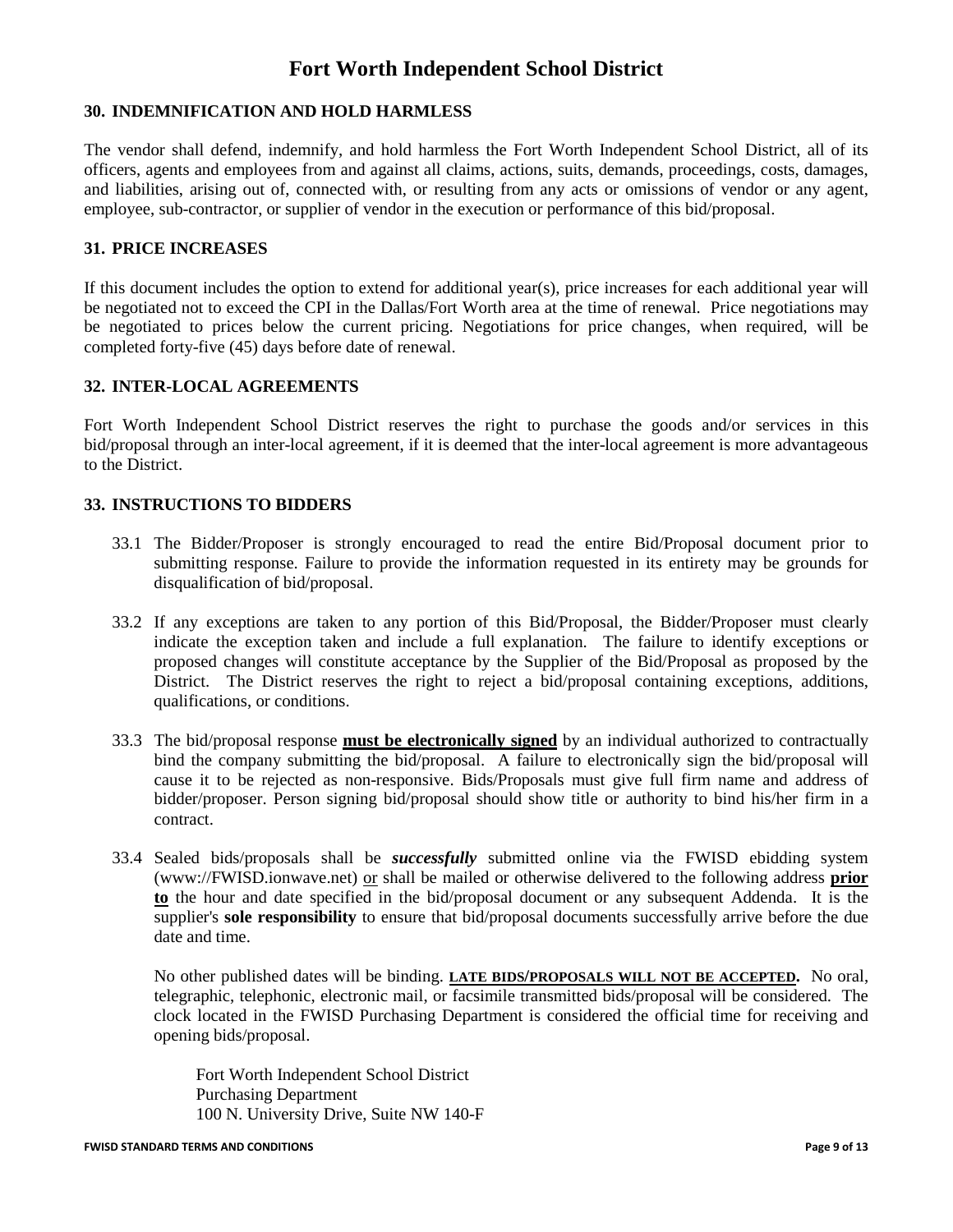Fort Worth, Texas 76107

The District's online bidding application utilizes the Internet and the World Wide Web, which is comprised of systems that are completely out of the District's control. It is highly recommended that the suppliers allow themselves enough time to complete a successful submission.

# **The District strongly requests that bidders/proposers submit the bid online via the FWISD ebidding system.**

- 33.5 All questions regarding this invitation **must be submitted in writing** (email preferred) to the buyer listed on the eBid solicitation under "Bid Contact Information". Requests for information/interpretation must be received on or before seven (7) calendar days prior to the opening date. Only questions answered by formal written addenda will be binding.
- 33.6 Addenda will be posted to the FWISD ebidding system (www://FWISD.ionwave.net). It is the responsibility of each bidder/proposer to obtain all addenda that pertains to this bid/proposal. Bidders/Proposers who submit a bid/proposal without acknowledging receipt of all addenda issued may be deemed to have submitted a bid/proposal not responsive to this solicitation. Failure to receive such addenda does not relieve bidder/proposer from any obligation under the bid/proposal submitted. All formal written addenda become a part of the bid/proposal documents.
- 33.7 Bids/Proposals must remain open for acceptance for a period of **ninety (90) days** subsequent to the opening of bids/proposals, unless otherwise indicated, to allow time for the offer(s) to be evaluated and Board of Trustees action, if required.
- 33.8 The successful bidder(s)/proposer(s) will be notified in writing (manifested by an award letter or properly executed purchase order) after review and acceptance by the Fort Worth ISD.
- 33.9 All Bidders/Proposers must answer all the bid attributes for the bid/proposal to be considered responsive. All supplemental information required by the Bid/Proposal Form must be included with the Bid/Proposal. Failure to provide complete and accurate information may disqualify the bidder/proposer.
- 33.10 At its November 30, 2015, meeting, the Texas Ethics Commission adopted amendments to Forms CIS and CIQ, that had been previously adopted on August 7, 2015. The Commission adopted these forms as required by [H.B. 23,](http://www.capitol.state.tx.us/tlodocs/84R/billtext/html/HB00023F.HTM) 84th Leg., Regular Session, which became effective September 1, 2015. Please note that the commission does NOT have jurisdiction to interpret or enforce Chapter 176 of the Local Government Code. Prior to H.B. 23, the Office of the Attorney General issued the following advisory opinion: [Opinion No. GA-0446.](https://www.texasattorneygeneral.gov/opinions/opinions/50abbott/op/2006/htm/ga0446.htm) Also, please note that these forms are NOT filed with the Texas Ethics Commission. Failure to abide by these new statutory requirements can result in possible criminal penalties.

Vendors that do business with a school district are required to file a questionnaire to identify any potential conflicts of interest. The CONFLICT OF INTEREST QUESTIONNAIRE can be downloaded from the Texas Ethics Commission web address at [https://www.ethics.state.tx.us/filinginfo/conflict\\_forms.htm.](https://www.ethics.state.tx.us/filinginfo/conflict_forms.htm)

#### **Note: The Fort Worth Independent School District will not provide any further interpretation or information regarding these new requirements under House Bill No. 23.**

33.11 In 2015, the Texas Legislature adopted House Bill 1295 – Certificate of Interested Parties. FWSID may not enter into certain contracts with a business entity unless the business entity submits a disclosure of interested parties to FWISD at the time the business entity submits the signed contract. Additional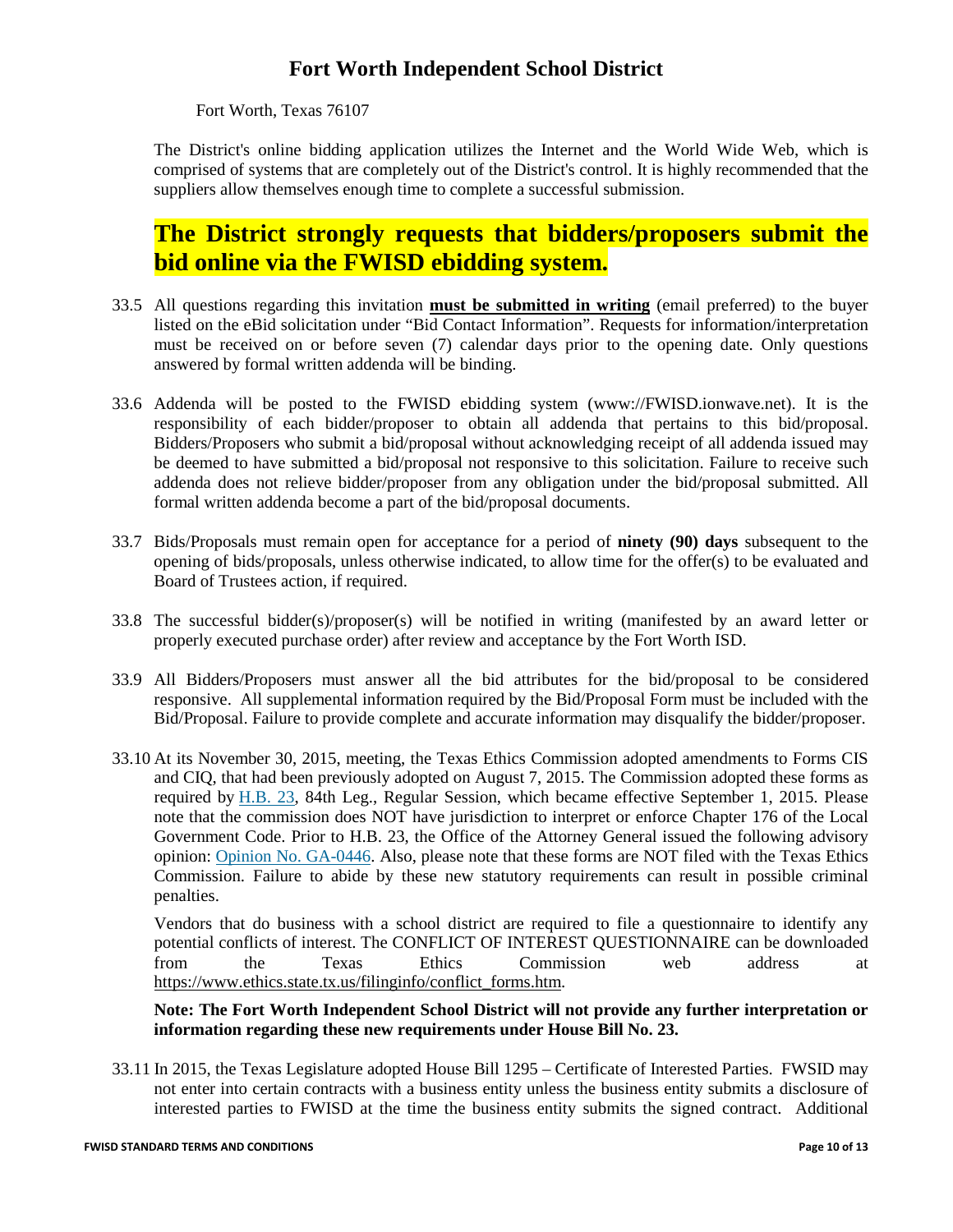information is available on the Texas Ethics Commission website at [https://www.ethics.state.tx.us/whatsnew/elf\\_info\\_form1295.htm.](https://www.ethics.state.tx.us/whatsnew/elf_info_form1295.htm) Use the bid/proposal number as the "Contract ID number" and the title of the bid/proposal for the "Description of Goods and Services."

- 33.12 Under Section [231.006,](http://www.statutes.legis.state.tx.us/GetStatute.aspx?Code=FA&Value=231.006) Family Code, the vendor or applicant certifies that the individual or business entity named in this contract, bid, or application is not ineligible to receive the specified grant, loan, or payment and acknowledges that this contract may be terminated and payment may be withheld if this certification is inaccurate.
- 33.13 Contractor is required to make any information created or exchanged with the state pursuant to this contract, and not otherwise excepted from disclosure under the Texas Public Information Act, available in a format that is accessible by the public at no additional charge to the state.
- 33.14 It is the intent of the Fort Worth Independent School District to foster utilization of historically underutilized businesses (HUBS) including Disadvantaged/Minority/Women-Owned Business Enterprises in its procurement activities. The District is particularly interested in receiving bids/proposals directly from HUBS or from joint ventures involving HUB representation.
- 33.15 It is the policy of the Fort Worth Independent School District not to discriminate on the basis of sex, disability, race, color, or national origin in its educational programs and/or activities, nor in its employment practices.
- 33.16 If you learn of any questionable business practices involving FWISD, call the Fraud Hot-Line (817- 814-1971). For questions concerning the District's ethics policies and procedures, call the Ethics Help- Line (817-814-2793). All calls shall remain confidential.
- 33.17 In order to ensure the integrity of the selection process, Bidder/Proposer's employees, officers, agents, or other representatives shall not lobby or attempt to influence a vote or recommendation related to the Bidder/Proposer's response, directly or indirectly, through any contact with school board members or other district officials from the date this Bid/Proposal is released until the award.
- 33.18 This bid/proposal is subject to cancellation by the District if any person significantly involved in initiating, negotiating, securing, drafting, or creating the offer on behalf of Fort Worth Independent School District, is at any time while the bid/proposal is in effect, an employee of any other party to the bid/proposal in any capacity or a consultant to any other party of the bid/proposal with respect to the subject matter of the bid/proposal.
- 33.19 Any board member who has any substantial interest, either direct or indirect, in any business entity seeking to contract with the District, shall, before any vote or decision on any matter involving the business entity, file an affidavit stating the nature and extent of interest and shall abstain from any participation in the matter. This is not required if the vote or decision will not have any special effect on the entity other than its effect on the public. However, if a majority of the governing body are also required to file, and do file similar affidavits, then the member is not required to abstain from further participation. Vernon's Texas Codes Annotated, Local Government Code, Ch. 171.
- 33.20 Vendors (owners, officers, employees, volunteers, etc.) may not work on district property where students may or may not be present when they have charges pending, have been convicted, received probation or deferred adjudication for the following:

A. Any offense against a child B. Any sex offense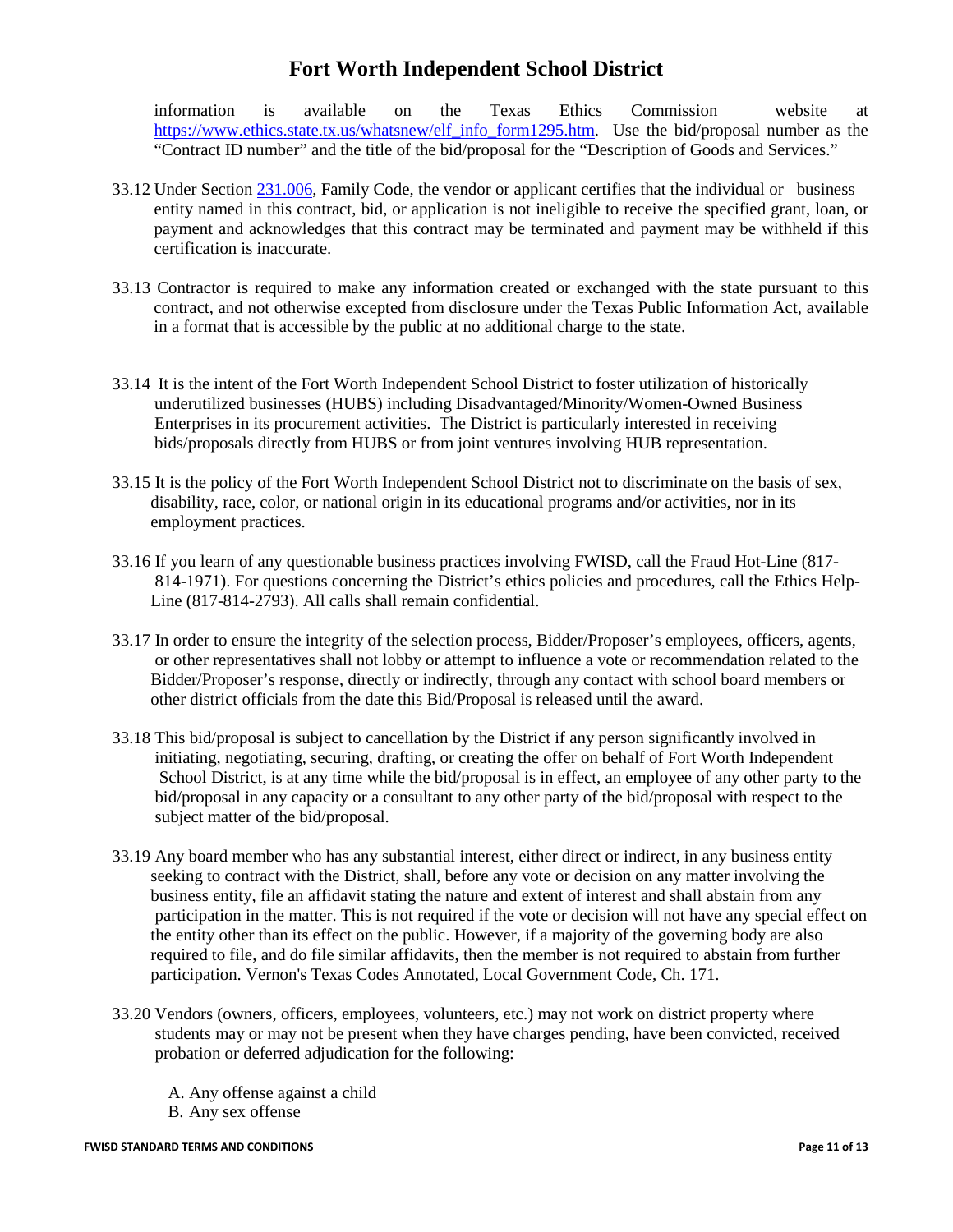- C. Any crimes against persons involving weapons or violence
- D. Any felony offense involving controlled substances
- E. Any felony offense against property
- F. Any other offense the District believes might compromise the safety of students, staff, or property
- 33.21 It is the responsibility of the vendor to comply with Senate Bill 9 Fingerprinting-based criminal background checks. Upon request, all contractors, subcontractors and their employees must submit to the Fort Worth ISD, proof of a satisfactory criminal record history of all individuals working on District property through background checks conducted as required by Senate Bill 9. The criminal record history must be obtained by the successful bidder before any work is performed. The information regarding the requirements for conducting a criminal records check is posted on The Texas Department of Public Safety's website[, www.txdps.state.tx.us](http://webmail.fwisd.org/exchweb/bin/redir.asp?URL=http://www.txdps.state.tx.us) by clicking open Crime Records.
- 33.22 Use or possession of weapons, fire arms, tobacco, alcohol beverages, controlled substances, and/or drugs, even in vehicles, is strictly prohibited on school district property. Any harassment of employees, students, or volunteers is also strictly prohibited.
- 33.23 Vendors who perform work inside the FWISD facilities are hereby notified that our buildings may contain asbestos containing materials. This notification is required by both the State of Texas Department of State Health Services and the Federal EPA Asbestos regulations. These guidelines cover both FWISD's responsibilities and the Employer's responsibility to their employees. As a Vendor it is your responsibility to check each building prior to performing any work in that facility. These building materials may include but are not limited to: ceiling tile, floor tile and mastic, sheetrock, tape and bed compound, thermal pipe insulation, spray-on ceiling material, calks, and roofing products. As there have been numerous asbestos containing products manufactured over the years, you must check each building's Asbestos Management Plan. This plan is normally kept in the main office. Check with the school secretary and she will allow you to look at it. It is the vendor's responsibility to notify all employees working for them that FWISD facilities may contain asbestos and where their employees may find the facility's Asbestos Management Plan. Again, it is the Vendor's responsibility to check the Asbestos Management Plan for each facility prior to working in the facility and then to notify their employees performing the actual work. The information is found in section eight (8) for all asbestos that are remaining in the building. If after looking in the Asbestos Management Plan you are uncertain about whether the area you will be working in contains asbestos or not, please contact the Environmental Department at 817-871-3300 for further assistance.
- 33.24 The District reserves the right to acquire reasonable amount of additional goods or services, as listed on this bid/proposal, subject to verification of the same or lower prices and conditions on bid/proposal.
- 33.25 The District reserves the right to extend this solicitation 120 days past end of the period of performance should it be determined that doing so would be in the best interest of the District.

### **34. RECORD RETENTION REQUIREMENTS FOR CONTRACTS PAID WITH FEDERAL FUNDS – 2CFR§200.333**

When federal funds are expended by Fort Worth ISD for any contract resulting from this procurement process, the vendor will comply with the record retention requirements detailed in 2 CFR § 200.333. The vendor will retain all records as required by 2 CFR § 200.333 for a period of three years after grantees or subgrantees submit final expenditure reports or quarterly or annual financial reports, as applicable, and all other pending matters are closed.

### **35. COMPLIANCE WITH THE ENERGY POLICY AND CONSERVATION ACT**

**.**